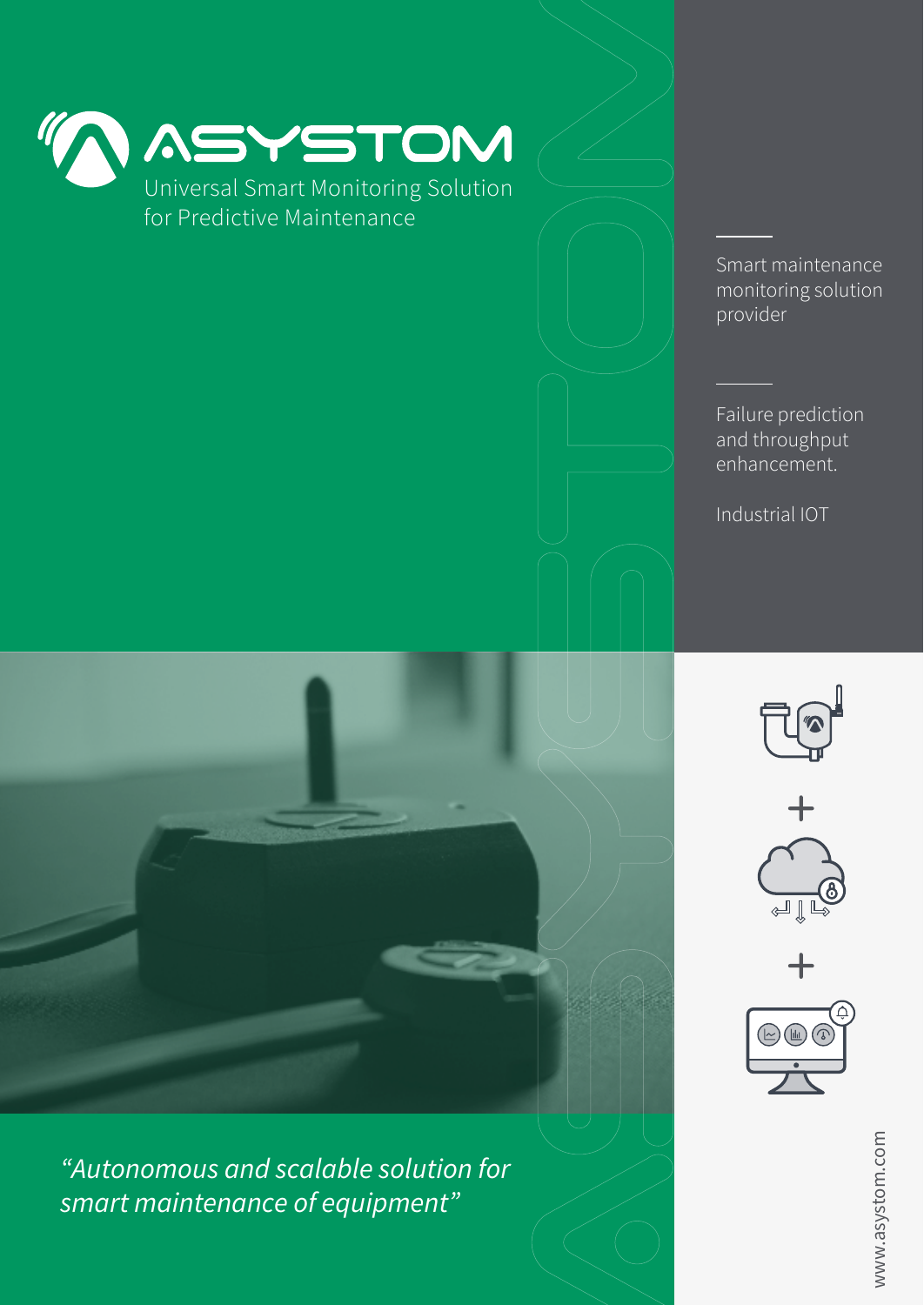# **WHAT DOES ASYSTOM PROVIDE?**

Asystom provides **AsystomPredict,** a turnkey, universal and autonomous predictive maintenance solution for industrial equipment.

Designed for anomaly detection based on machine learning, Asystom has created a universal solution to monitor machines of different ages and designs, without constraints of installation and deployment. This technology is scalable, non-intrusive and works independently from the existing infrastructure.

**AsystomPredict** can monitor virtually any system in real time, compute drifts due to wear or detect anomalies like leaks or electrical faults. It helps preventing failures and the related costs of a production stoppage.

## **Combining Edge computing and Cloud Server technologies :**

- Powerful, connected and autonomous multi-sensor beacons that collect and analyze equipment's operating data.

- A cloud service, fed by the network of beacons' data via a secured LoRa (Long Range) network.

- A web-based visualization platform helps to view global and detailed view of your machines' state.

- Self-learning
- Remotely adjustable settings



Smart monitoring machine operations

**www.asystom.com**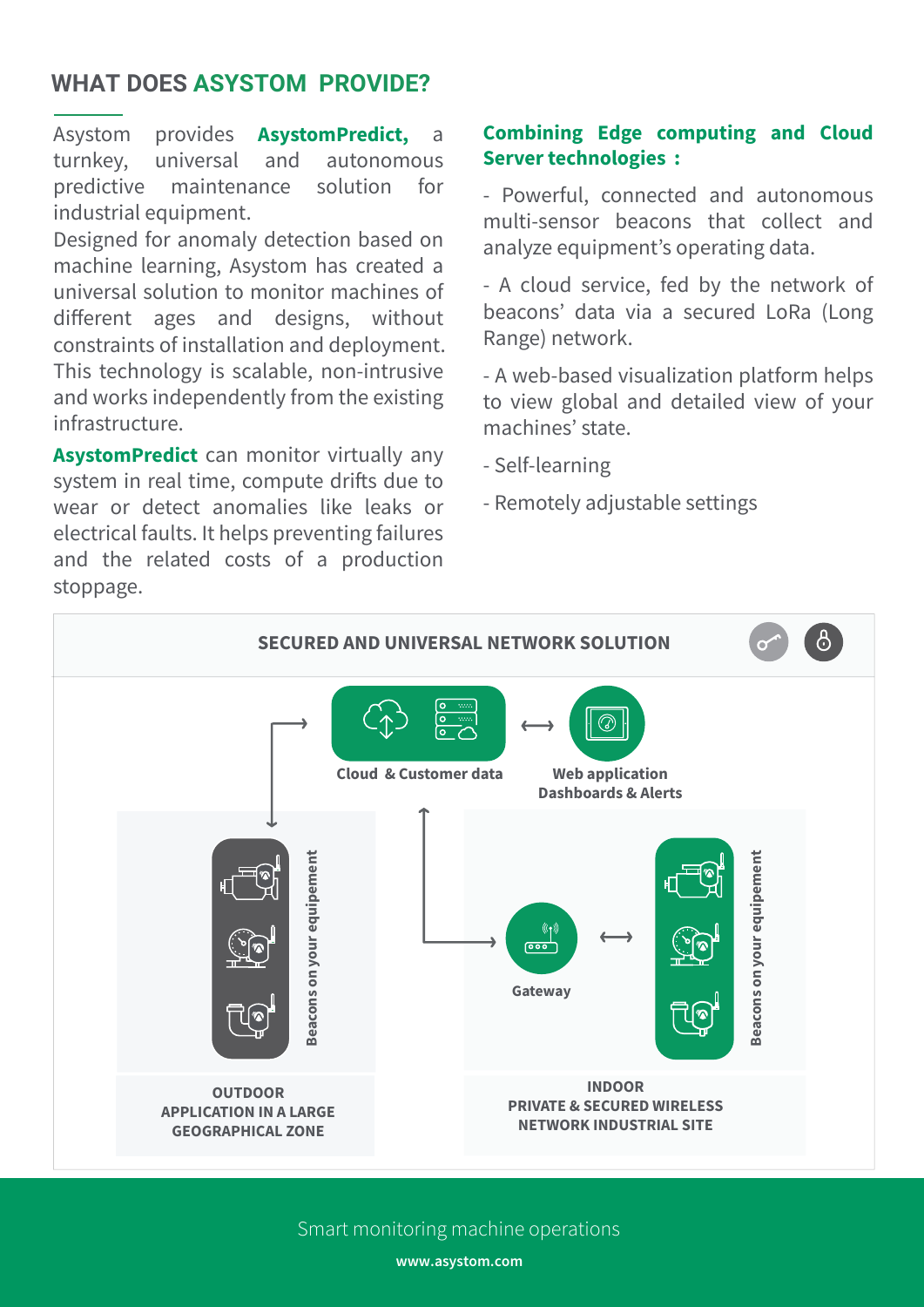## **PRODUCT BENEFITS**



### **Turnkey**

A full turnkey solution from sensor to cloud including support for data visualization, alerting and in-depth analysis.



### **Intelligent monitoring machine operations**

Our innovative monitoring solutions help you optimize your machinery fleet and detect drifts or failures at their earliest stage.



#### **Easy-to-use**

Non-intrusive, once installed on the equipment, our sensors are set-up in minutes thanks to their auto-learning feature. They are fully managed through the application.



#### **Indoor & outdoor**

Data transmission is ensured in all types of indoor and outdoor environments (km range).



## **Wireless**

Secure short and long range wireless data communication.

Ready for zero customer IT involvement.



#### **Small & Autonomous**

Our beacons are palm-sized, providing significant flexibility for placement and are energyefficient, allowing years of operation on battery.